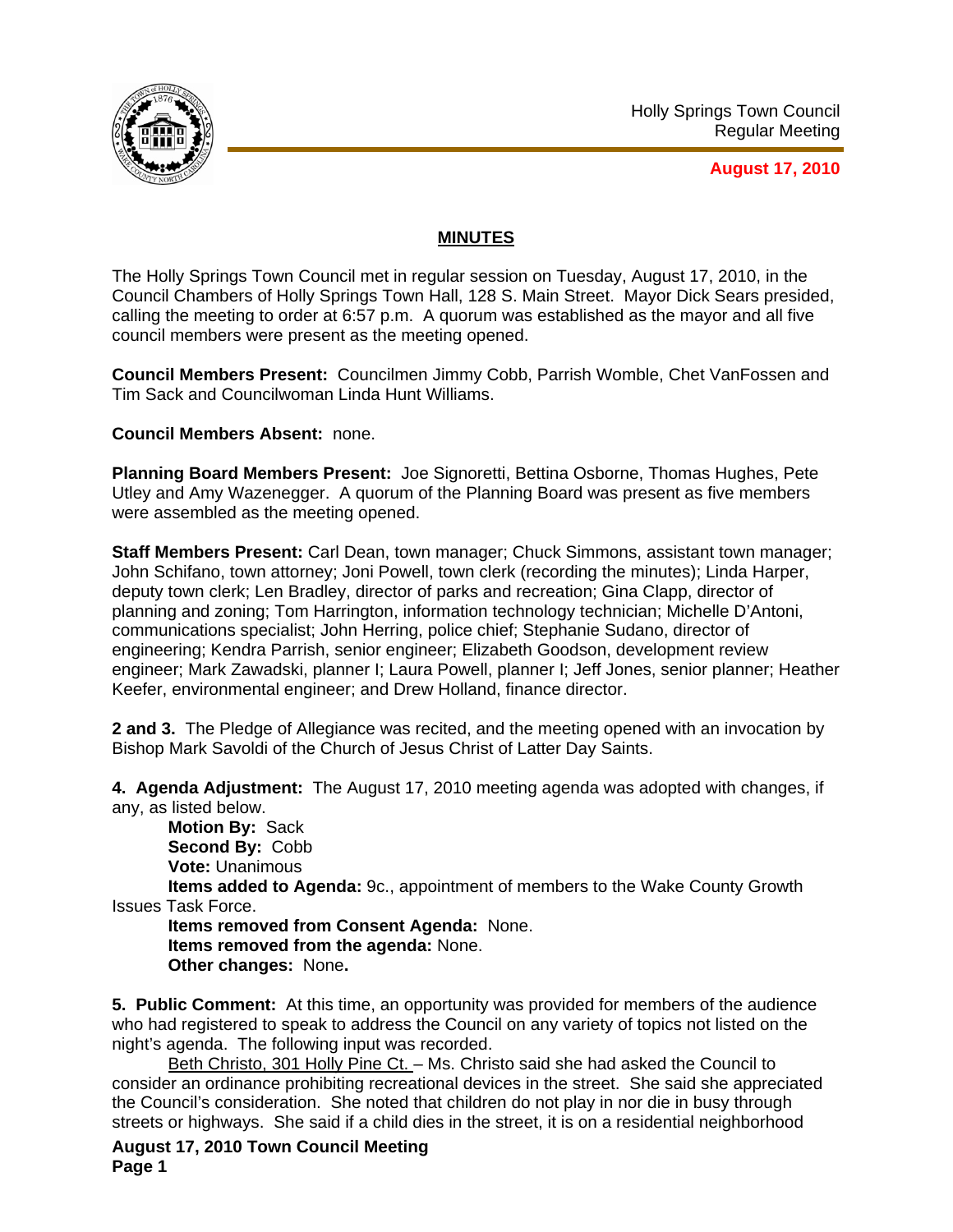street. For that reason, she believes some sort of regulation is needed to protect children.

Karen Brown, 416 Magnolia Meadow Way – Ms. Brown said, of the three options that the Council was expected to consider later in the meeting, she would think that Option 1 (prohibition of all recreational devices in streets) would be too restrictive; it would assume for the Town too much control that belongs to parents; and it would not be enforceable.

Ms. Brown said Option 2 in the agenda item report (to establish a zoning regulation regarding the storage of devices) is reasonable. She added that the Town also needs to address vehicles parking on the sides of the street, which would pose a bigger risk to children in her opinion than recreational devices.

 Hank Dickson, 504 Sandy Point Way – Mr. Dickson addressed the Council on the topic of the community agency grants. He said Hawks TV would provide a great learning experience for students, instructive extracurricular activity for students; and increased viewership of HSTV11 among parents and students. He urged the Council to award grants only to Holly Springs-based organizations, and he added that he would prefer that a committee of citizens serve as the application review committee.

 Mr. Dickson addressed the issue of district representation on the Council. He said it was his position that the Town needs to keep the Council with at-large representation for the fairest representation of all residents.

 Mr. Dickson addressed the issue of recreational devices. He said he would favor Option 2 with some modifications.

 Robert Goldsobel, 108 Owl Creek Ct. – Mr. Goldsobel said he favors Option 2 on the issue of recreational devices.

**6. Wake County Transit Plan Presentation –** Wake County Manager David Cooke and Triangle Transit Authority General Manager David King addressed the Council to give a presentation regarding a Comprehensive Transit Plan that is being developed in part by Wake County, Triangle Transit, and Capital Area Metropolitan Planning Organization (CAMPO.) Preparing this plan is the first step in moving toward a referendum in the Fall of 2011 to levy a ½-cent sales tax to fund public transportation in the Triangle Region, Mr. Cooke explained.

 The presentation was an introduction of the process and project. Mr. Cooke and Mr. King said they would come before the Town Council in early 2011 to request that Holly Springs sign an interlocal agreement supporting the tax for transit referendum.

 Mr. Cooke said that in August 2009, the General Assembly of North Carolina passed House Bill 148 – *Congestion Relief/Intermodal Transport Fund.* The bill authorizes counties in the Triangle (Wake, Durham, Orange) the option to levy a  $\frac{1}{2}$  - cent sales tax for public transportation purposes depending on approval of a referendum. Additionally, it authorizes Triangle Transit to increase its vehicle registration fee from \$5 to \$8 depending upon approval in Wake, Durham, and Orange County; and authorization for all counties the option to increase the vehicle registration fee up to \$7 for public transportation projects.

 Wake County is working in partnership with Triangle Transit, CAMPO and the 12 municipalities on the development of a transit plan for Wake County. This effort will address the transit service plan (bus and rail,) financial plan, and governance structure. The Wake County Board of Commissioners has requested that this information be available before authorizing a referendum on the  $\frac{1}{2}$  - cent sales tax option. Also prior to authorizing the referendum, Wake County will ask each municipality to enter into an interlocal agreement indicating support of the transit plan and the  $\frac{1}{2}$  - cent sales tax referendum.

The referendum is targeted for Fall 2011.

 Councilman Sack asked how much the transportation project would have to raise through the sales tax, and Councilwoman Williams asked if the project could be done without the added sales tax.

 Officials said without the tax, other programs and services may have to do without funding.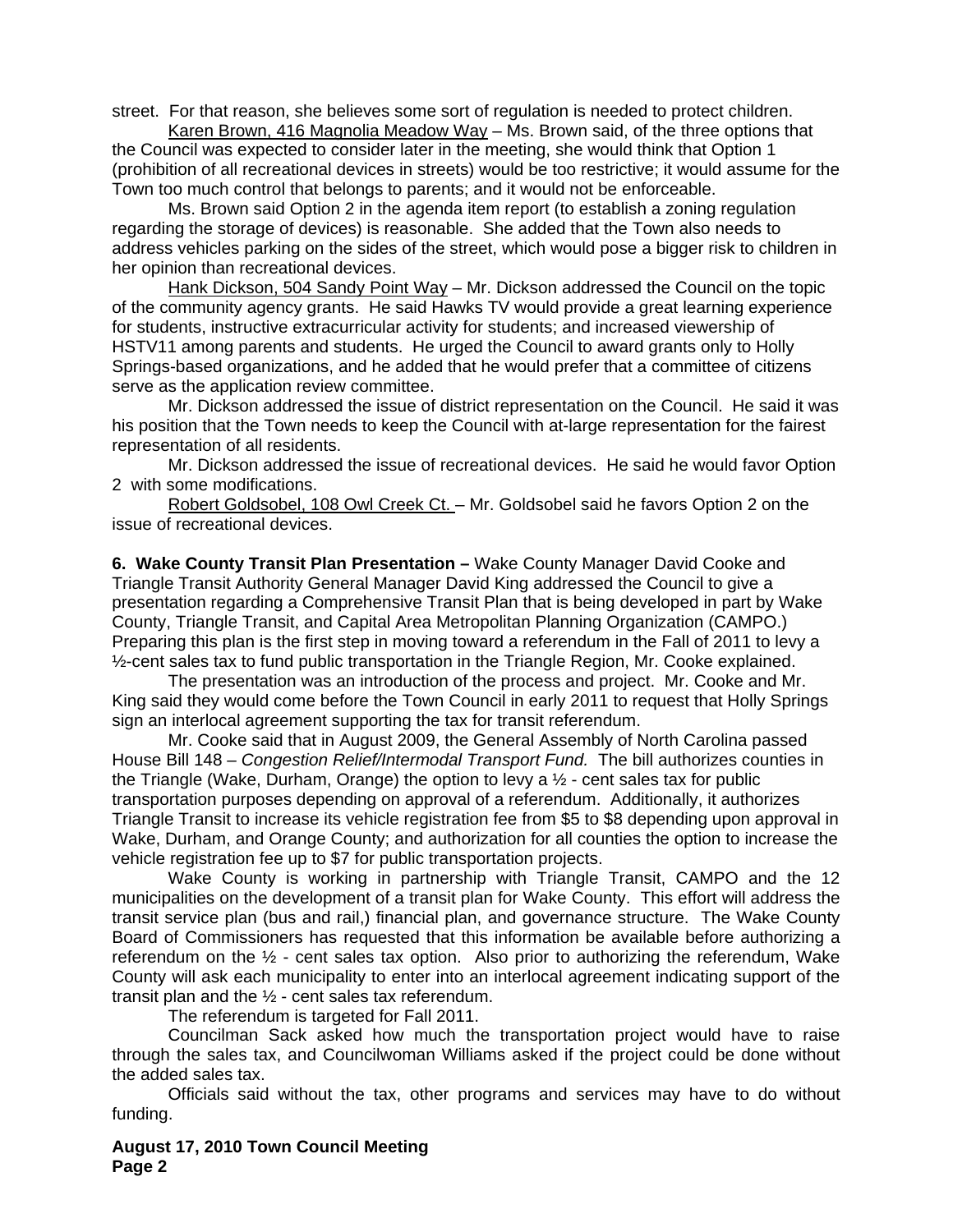Mr. Dean asked when bus service would be made available to Holly Springs. Mr. King said he would estimate about 24 months.

**Action:** None at this time.

**7a. Public Hearing: Twelve Oaks, 03-PUD-01-A06 Amendment** – Ms. L. Powell said the proposed amendment to the Twelve Oaks Planned Unit Development would add an additional townhome product that would be permitted in the MF-3 phase only of the subdivision (as shown on Sheet C-7.0 of the PUD package.) This townhome product would feature two- and threefamily dwellings and detached garages accessed by a rear alley. The detached garage is why the applicants are requesting the amendment. To fit that on the lots, they need to create criteria for reduced setbacks.

 With that explanation completed, Mayor Sears opened the public hearing to accept input. The following comments were recorded: None.

There being no comments, the public hearing was closed.

**Action:** The Council approved a motion to forward the application to the Planning Board for review and recommendation.

**Motion By:** Sack **Second By:** Womble **Vote:** Unanimous

**7b. Public Hearing: Ordinance 10-11, UDO Amendments -** Mr. Jones said staff has been reviewing and evaluating the text of the Unified Development Ordinance since its adoption in 2002. While using the UDO, staff comes across minor errors and interpretations that are unclear, and sometimes regulations that need to be added or changed. The result is a comprehensive list of proposed amendments that would help to clarify and improve the UDO as well as correct minor spelling/grammatical errors. Completing these amendments would help make the UDO a more effective document, he added.

 With that explanation completed, Mayor Sears opened the public hearing to accept input. The following comments were recorded: None.

There being no comments, the public hearing was closed.

Councilman VanFossen asked that wireless internet (wi-fi) be included, not as a design feature, but as a requirement for multi-family development.

The Council consensus was that this change would be acceptable.

**Action #1:** The Council approved to accept the following statement as true: *"The requested UDO text amendments are consistent with the Vision Holly Springs Comprehensive Plan Executive Summary regarding adopting and implementing the plan and the objectives for future land use, natural resources, and community character."* 

**Motion By:** Sack **Second By:** Cobb **Vote:** Unanimous

**Action #2:** The Council approved a motion to adopt Ordinance 10-11 to approve and enact UDO Text Amendments 09-UDO-12, 10-UDO-03, 10-UDO-04, 10-UDO-05, 10-UDO-07, 10-UDO-08, and 10-UDO-09 to modify specified UDO Sections with a change to not include the wireless internet as a design feature but as a requirement for multi-family development.

**Motion By:** Sack **Second By:** Cobb **Vote:** Unanimous

*A copy of Ordinance 10-11, as amended, is incorporated into these minutes as addendum pages.*

**7c. Public Hearing: Comprehensive Plan Amendment 10-CPA-01 -** Ms. L. Powell said the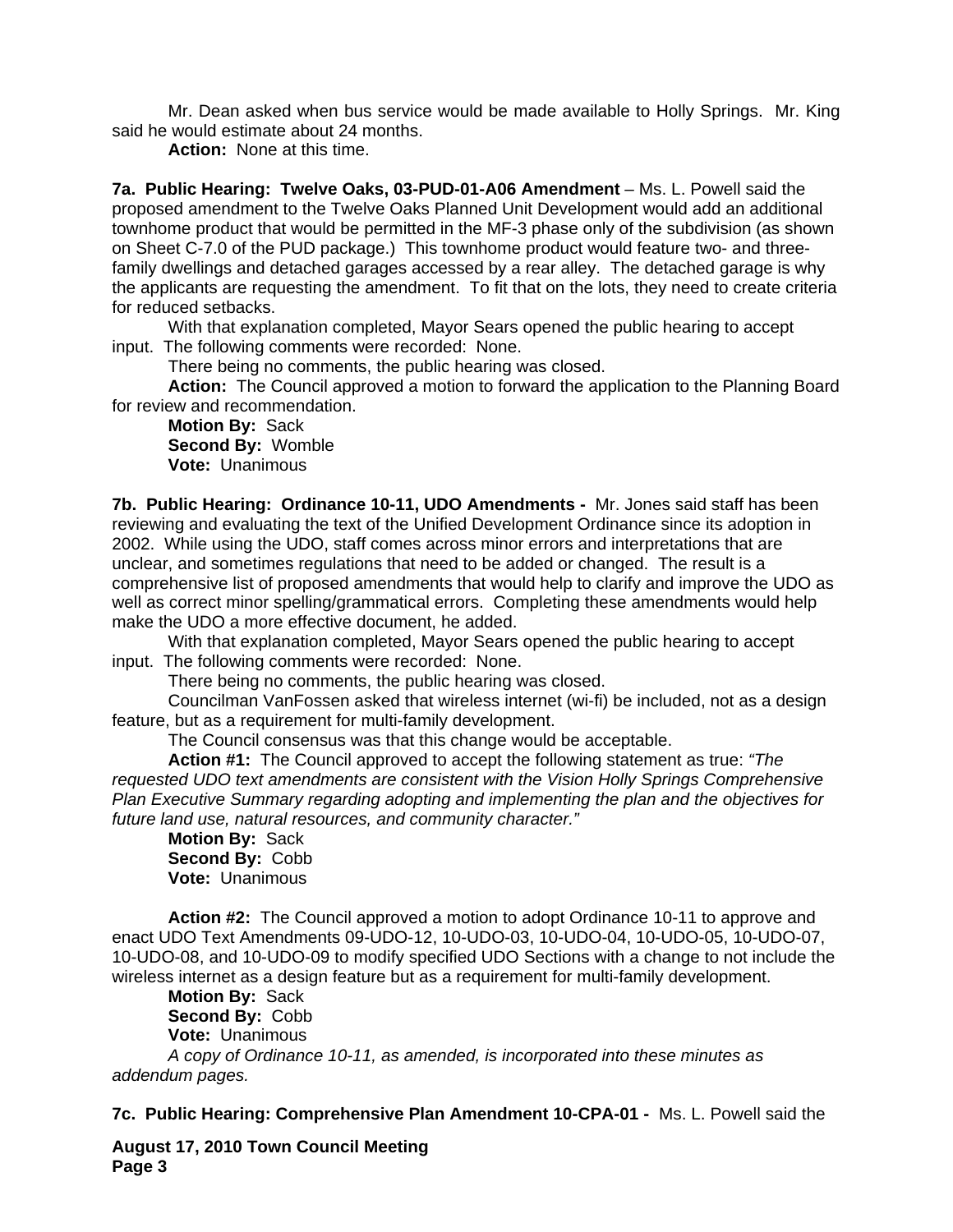Town has received a comprehensive plan amendment request to change the current designation of a portion of the parcel located in the northeast corner of Old Adams Road and NC 55 from Office/Professional to Mixed Residential.

She stressed that the public hearing is to receive input on the question of amending the Comprehensive Plan. The zoning question, she said, would follow.

With that explanation completed, Mayor Sears opened the public hearing to accept input. The following comments were recorded:

Fred Honeycutt, 5313 Shadow Valley Road - Mr. Honeycutt addressed the Council and said if the property is developed and his well is negatively impacted, he wants his well repaired. He said the town also needs to consider growth and its impact on Hwy. 55.

There being no further comments, the public hearing was closed.

**Action:** The Council approved a motion to adopt Resolution 10-23 adopting Comprehensive Plan Amendment 10-CPA-01: to change the Future Land Use designation of approximately 21 acres of a portion of Wake County PIN # 0658246285 from Office / Professional designation to Mixed Residential.

**Motion By:** Sack **Second By:** Cobb **Vote:** Unanimous *A copy of Resolution 10-23 is incorporated into these minutes as addendum pages.*

**7d. Public Hearing: Rezoning Petition #10-REZ-01 -** Ms. L. Powell said the Town has received a request to rezone approximately 21 acres from LB: Local Business to R-MF-15: Residential. The subject parcel is located just north of the intersection of Highway 55 and Old Adams Road.

 Councilwoman Williams asked about how successful a multi-family project would be. Ms. Powell said the Town requires a market study to be submitted with the rezoning application, and one was submitted.

 Councilman VanFossen said he was concerned about the density of R-MF-15. He said he feels the 15 units per acre is too dense.

With that explanation completed, Mayor Sears opened the public hearing to accept input. The following comments were recorded:

Bonnie Norris, 5509 Ridley Court – Ms. Norris addressed the Council and said she agreed with Councilman VanFossen that R-MF-15 would be too dense, and the subject property is adjacent to her own, which is more than an acre. She emotionally appealed to the Council to not approve the rezoning application, which might place 240 units (480 people; and 960 cars) in her backyard. She said, at the very least, she would request the Council would require any multi-family to be condominiums to be owned and not rental apartments.

Willie Hood, landscape architect - Mr. Hood, speaking on behalf of the applicant, said he was sympathetic to the previous speaker. He said his group had met with neighbors last week to discuss the concept for development of the property. He said he believes that the rezoning request is a less intense zoning than the existing zoning.

He also noted that there would be buffers on the property that would protect neighboring parcels.

Councilman VanFossen noted that the Council could not consider the quality of the proposed project but could only consider the appropriateness of the zoning request.

There being no further comments, the public hearing was closed.

Ms. Powell reported that the Planning Board had reviewed the application and recommends approval following a 5-3 vote.

Ms. Powell said the dissenting voters noted a concern that a multi-family use was too dense next to the existing low-density homes while others said they felt the requested zoning was appropriate for the Southern Gateway Area. She said some Planning Board members also expressed concern whether the town could support another multi-family project.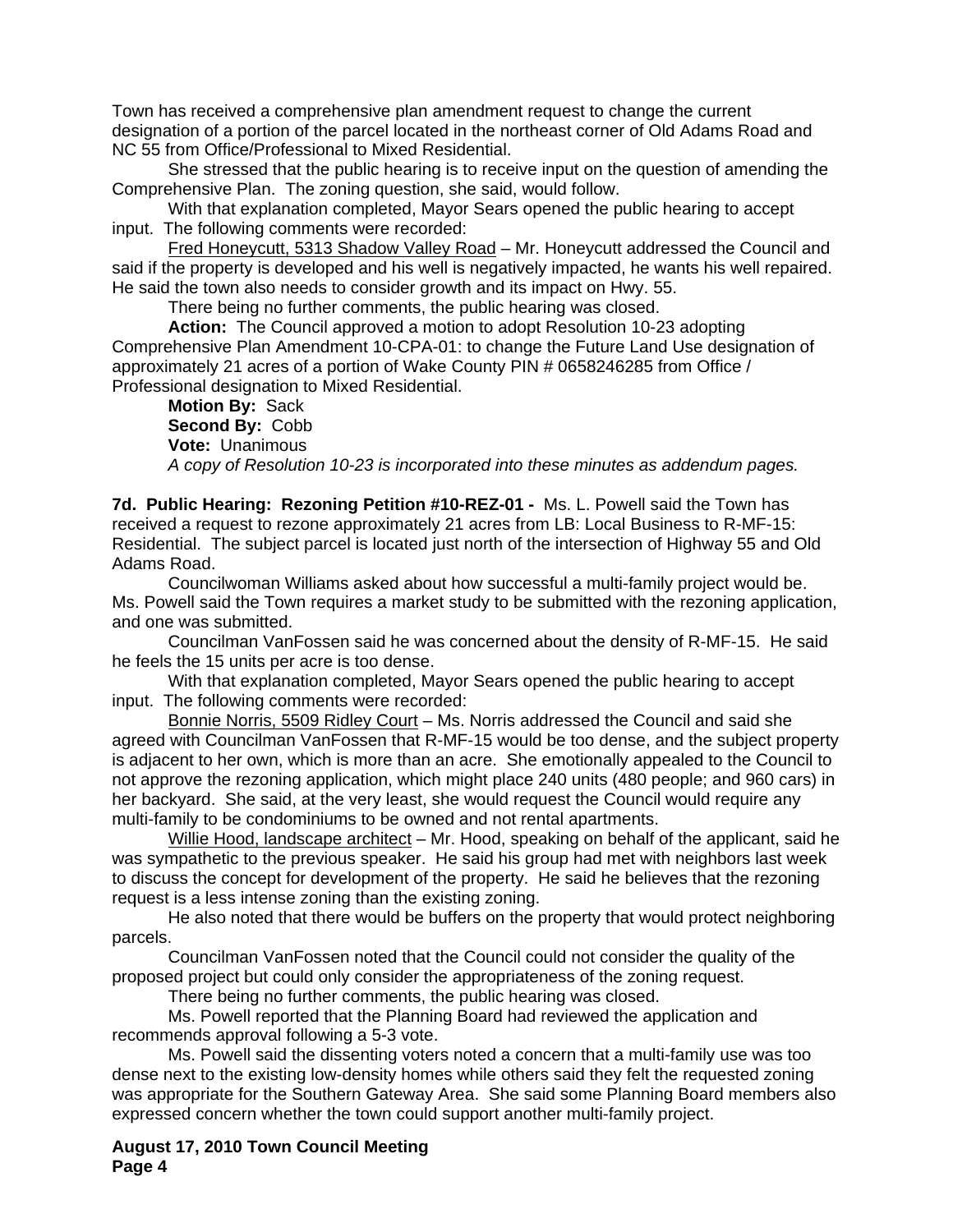Councilmen Sack and VanFossen asked what if NCDOT would not allow an additional driveway cut to allow access to the portion of the property that was not scheduled for rezoning consideration. Staff responded that such questions would be addressed at the site plan stage.

In discussion, the Council discussed protective buffers on the subject property, the density issue and the amount of total developable acres on the property.

Councilman VanFossen asked for clarification if the Council would be able to review, critique and approve or turn down a particular development plan if the rezoning were approved. Staff responded yes.

**Action #1:** The Council approved a motion to adopt the following zoning consistency statement: *"The requested zone map change from LB: Local Business to R-MF-15 is consistent with Vision Holly Springs: Comprehensive Plan since the plan designates this area for Mixed Residential, which allows for maximum densities of up to 15 dwelling units per acre."* 

## **Motion By:** Sack

## **Second By:** Womble

**Vote:** The motion carried, following a 3-2 vote. Councilmen Cobb, Womble and Sack voted for the motion. Councilman VanFossen and Councilwoman Williams voted against.

**Action #2:** The Council approved a motion to adopt Ordinance 10-REZ-01 to approve Zone Map Change Petition  $\#10\text{-}REZ-01$  to change the zoning of  $\pm 21$  acres of a portion of Wake County PIN # 0658246285 from LB: Local Business to R-MF-15: Residential as submitted by Jay Gilleece of Hugh J. Gilleece, III & Associates, PA.

## **Motion By:** Sack

**Second By:** Womble

**Vote:** The motion carried, following a 3-2 vote. Councilmen Cobb, Womble and Sack voted for the motion. Councilman VanFossen and Councilwoman Williams voted against.

*A copy of Rezoning Ordinance 10-01 is incorporated into these minutes as addendum pages.*

At this time, Councilman VanFossen said that the developers really needed to plan to present an extraordinary development plan for the property in order to garner his favor. Councilwoman Williams agreed.

**7e. Public Hearing: National Pollutant Discharge Elimination System Phase III -** Ms. Keefer said the purpose of the public hearing is to receive comments for the Town's storm water program prior to the Town's submitting an application to renew its current National Pollutant Discharge Elimination System Phase II storm water permit. She went on to outline the changes that would be made to update the program.

With that explanation completed, Mayor Sears opened the public hearing to accept input. The following comments were recorded:

Amy Wazenegger – Ms. Wazenegger spoke in favor of the update and she commended the Town of Holly Springs for its exceptional NPDES efforts.

There being no further comments, the public hearing was closed. **Action:** None.

**8. Consent Agenda:** The Council approved a motion to approve all items on the Consent Agenda. The motion carried following a motion by Councilman Sack a second by Councilman VanFossen and a unanimous vote. The following actions were affected:

8a. Budget Amendment Report -- The Council received a monthly report of amendments to the FY 2010-11 budget approved by the town manager. *A* c*opy of the budget amendments report is incorporated into these minutes as an addendum page.*

8b. Budget Amendment, \$40,100 - The Council adopted amendments to the FY 2010-11 budget in the amount of \$40,100 toward the repair of the Ballenridge Outfall, as approved by the Council on Aug. 3. *Copies of the budget amendments are incorporated into these minutes as*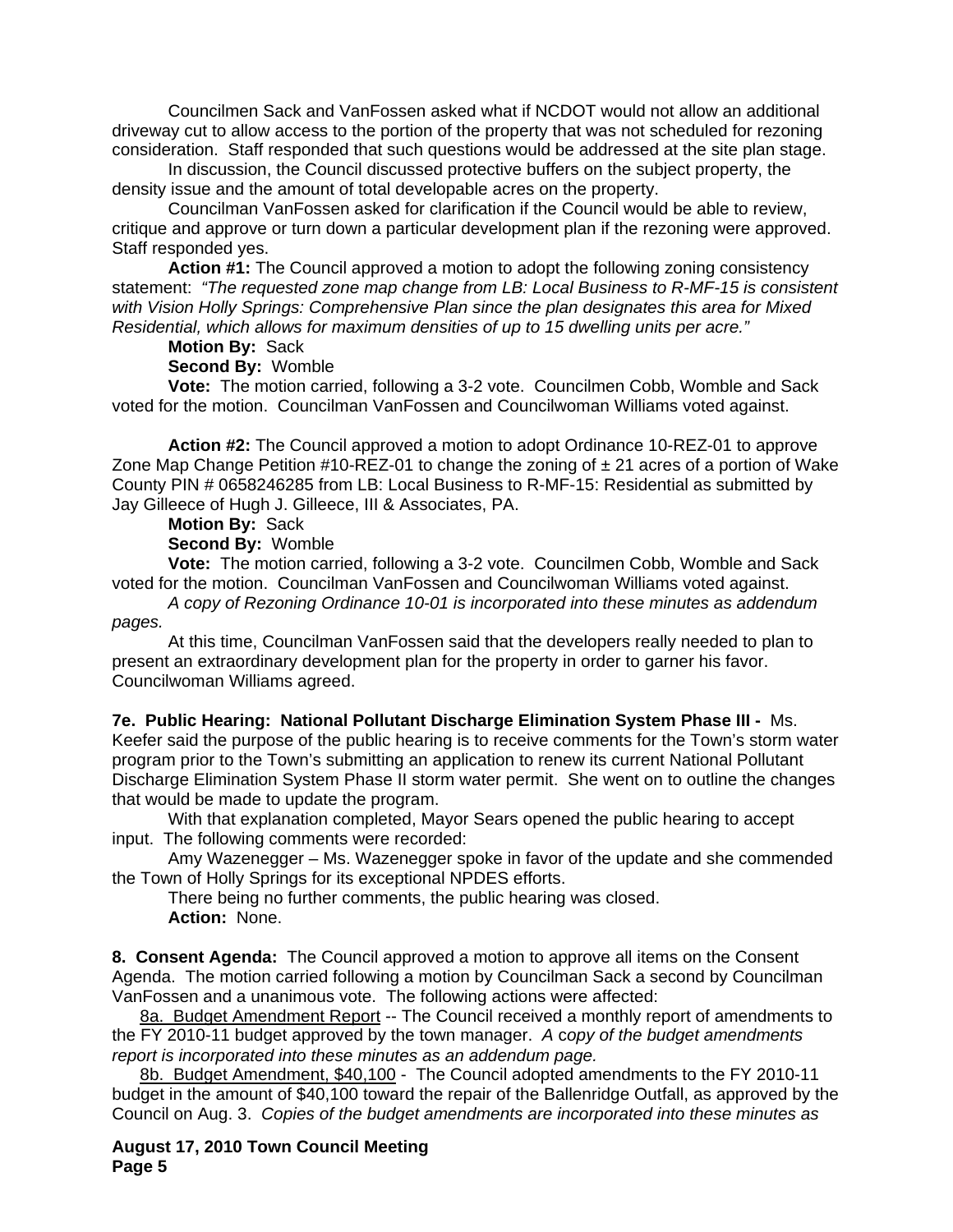*addendum pages.* 

8c. Budget Amendment, \$2,500 – The Council adopted an amendment to the FY 2010-11 budget in the amount of \$2,500 to accept a donation for the Holly Springs High School Hawks TV program on HSTV-11.*A copy of the budget amendment is incorporated into these minutes as an addendum page.*

8d. Budget Amendment, \$19,755, - The Council adopted an amendment to the FY 2010-11 budget in the amount of \$19,755 to accept insurance proceeds for police equipment damaged by lightning. *A copy of the budget amendment is incorporated into these minutes as an addendum page.*

8e. Budget Amendment, \$17,100 - The Council adopted an amendment to the FY 2010-11 budget in the amount of \$17,100 to accept insurance proceeds for a damaged parks and recreation vehicle. *A copy of the budget amendment is incorporated into these minutes as an addendum page.*

8f. Budget Amendment, \$600 - The Council adopted an amendment to the FY 2010-11 budget in the amount of \$600 to accept donations for the Independence Day fireworks display. *A* c*opy of the budget amendment is incorporated into these minutes as an addendum page.*

8g. Budget Amendment, \$411,270 - The Council adopted an amendment to FY 10-11 budget in the amount of \$411,270 for Holly Ridge Middle School recreational facility improvements, pursuant to an existing joint use agreement. *A* c*opy of the budget amendment is incorporated into these minutes as an addendum page.*

8h. Triangle J Council Appointment - The Council appointed Jeff Jones, senior planner, as the Town's representative on the Triangle J Council of Governments Smart Growth Committee.

8i. Development Procedures Manual Amendments - The Council adopted Resolution 10-24 to adopt and enact amendments to the Development Procedures Manual.

**9a. Recreational Devices Ordinance** – Mr. Schifano said that pursuant to a request from the July 20, 2010 town council meeting, two sample ordinance revisions were drafted for discussion purposes.

 Mr. Schifano said the request by the town council was for him to investigate what other municipalities were doing, if anything, to regulate recreational equipment such as basketball and hockey goals in the public street.

 After research, it was determined that in Wake County only Garner had such a prohibition in its town code. The Garner ban is a complete ban on "all games of every description" in the town streets, subject to a \$25 fine and possible confiscation of the recreational equipment.

 Mr. Schifano said he prepared two options for the town council's consideration based on the two types of regulatory powers the town has: the "police" power and the "zoning" power.

**Option 1**, Mr. Schifano said, is the police power option which bans the use and placement of recreational devices on the street and the area beyond the street that is included in the right of way (typically the area where the sidewalk is in a neighborhood.)

This option would fall short, the town attorney said, of the Garner approach of banning "all games of every description," but regulates the placing or using of physical equipment in the street and adjacent right of way. The sample ordinance has a \$25 fine and confiscation of the device as a penalty. As written, the penalty also would apply to the user of the equipment, the owner of the equipment, and the person whose house it is in front of. Enacting this ordinance would send a strong signal that recreational equipment (except for bicycles, scooters, roller skates, skateboards, etc) are not to be used in the public streets or sidewalks.

**Option 2** utilizes the town's zoning power. It requires that recreational devices, such as portable basketball hoops, be stored close to the house or an accessory structure. Enforcement through this ordinance would be more problematic for the town, as the Unified Development Ordinance usually gives a person the ability to correct the violation, as normal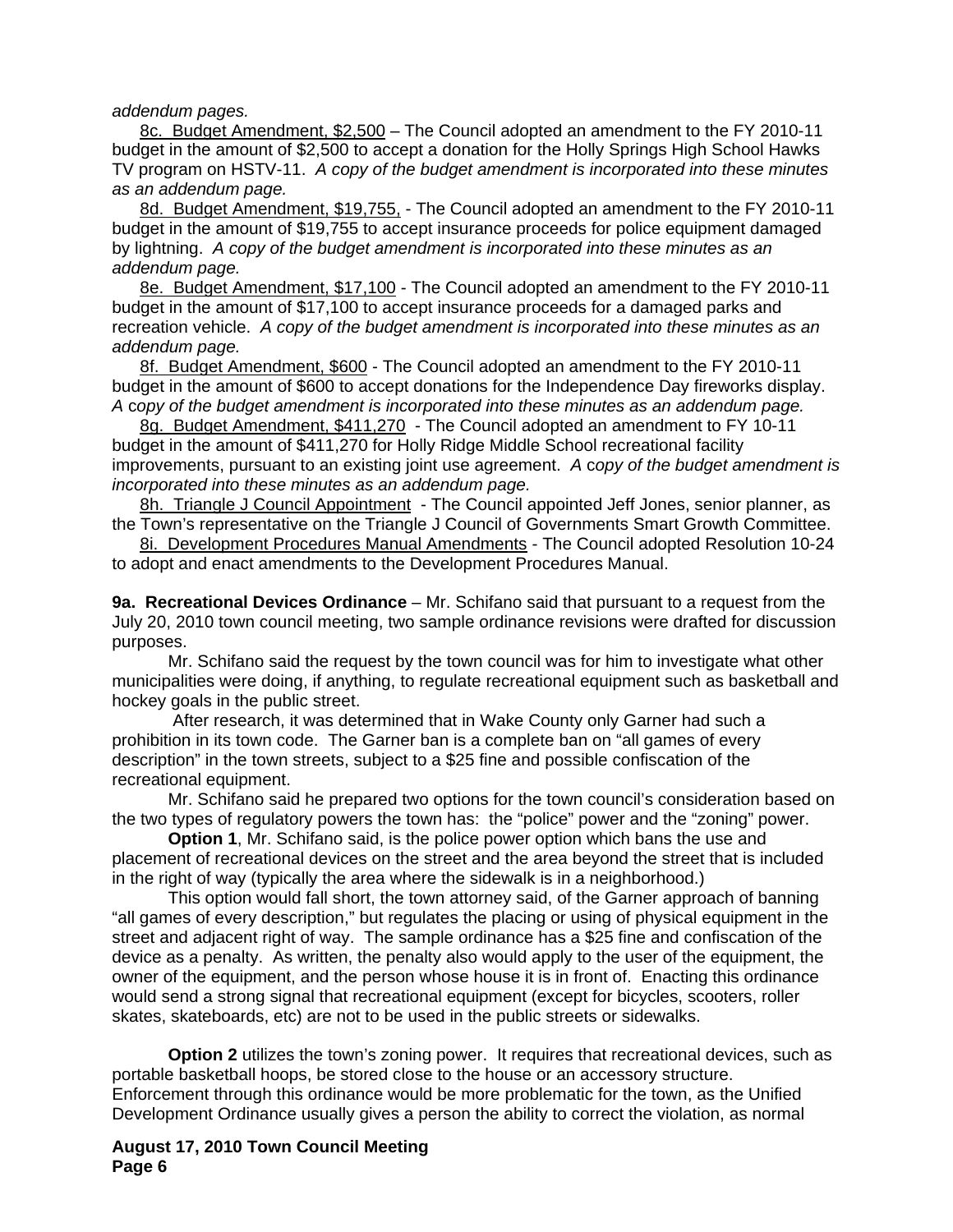UDO violations are more permanent and significant in nature (i.e., setback problems, landscaping problems, etc.) Using this approach would not indicate that playing games in the street is something that the Town wants to seriously regulate against, but this is more of an aesthetic protection against unsightly equipment. This approach would likely remedy the issue that public works has faced from time to time regarding basketball goals' being an impediment to the provision of curbside service.

 The council also has the "do nothing" option, as well as the option of modifying either of the above two options to be more or less restrictive, Mr. Schifano said.

**Action:** The Council approved a motion to go with the third option of taking no action, which results in no changes to the town's code nor UDO.

 In discussion, Mayor Sears asked Chief Herring to address the question of traffic impediments.

 Chief Herring said if there is a situation in which traffic were impeded, there is a state statute that officers could use to remedy the problem.

**Motion By:** Womble

**Second By:** VanFossen

**Vote:** Councilmen Cobb, Womble and VanFossen voted for the motion. Councilman Sack and Councilwoman Williams voted against.

**9b. Community Agency Grants –** Ms. Powell said as the fiscal year began, eight (8) civic groups submitted applications for funding from this year's grant program. Applications were not distributed to school groups as Holly Springs High School is out for the summer.

 Of the eight applications received, the request total is \$13,000; the Town's budget is \$15,000 in the grant program line item; and the review committee of Councilman Cobb and Councilwoman Williams formed recommendations that the Council award \$10,150 in grants, leaving \$4,850 for the school groups that may apply later in the year.

 The only time-sensitive applicant, Ms. Powell said, was the African American Heritage Festival to be held in September. The group requested \$500.

 Councilwoman Williams asked if the Council could go ahead and act on the AAHF and hold all other requests until the high school groups have a chance to apply.

The consensus of the Council was that this was a preferred plan of action.

**Action:** The Council approved a motion to award a community grant as recommended by the committee in the total amount of \$500 to the African American Heritage Festival and to hold all other applications until such time as the Holly Springs High School grant applications are received.

**Motion By:** Williams **Second By:** Womble **Vote:** Unanimous.

**9c. Growth Issues Task Force** *–* Ms. Clapp reported that the Wake County Growth Issues Task Force is being revived, and she requested two regular members and one alternate be appointed.

**Action:** By acclamation, the Council appointed Councilmen Cobb and Sack as regular members and Councilwoman Williams as an alternate member to the Wake County Growth Issues Task Force.

**10. Other Business:** Councilman Womble requested that a stop sign be erected on Earp Street where it terminates into the town cemetery. The Council concurred.

 Councilmen asked that the Town paint the curb red for the No Parking zone at the cultural center because the white lettering on the pavement is not effective.